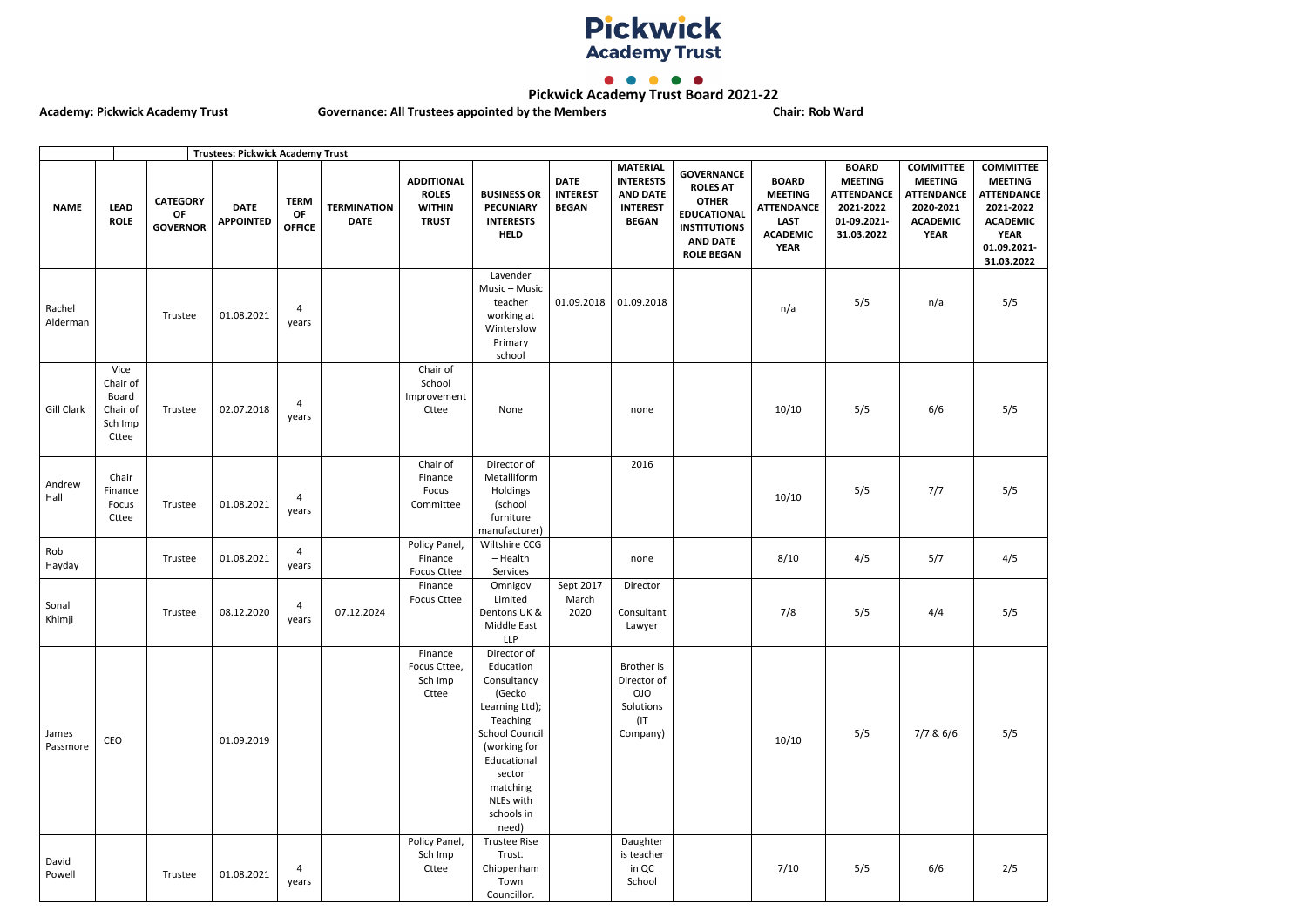| Liz<br>Townend  |                   | Trustee | 01.08.2021 | years |            |                               |      |      | n/a  | 2/5 | n/a | 2/5 |
|-----------------|-------------------|---------|------------|-------|------------|-------------------------------|------|------|------|-----|-----|-----|
| Paul<br>Vincent |                   | Trustee | 01.08.2021 | years |            | Sch Imp<br>Cttee              | none | none | 8/10 | 5/5 | 5/6 | 5/5 |
| Robert<br>Ward  | Chair of<br>Board | Trustee | 01.08.2021 | vears |            | Finance<br><b>Focus Cttee</b> | none | none | 9/10 | 4/5 | 6/7 | 4/5 |
| David<br>Willis |                   | Trustee | 01.08.2021 | years | 04.10.2021 | Sch Imp<br>Cttee              | None | none | 7/10 | 1/1 | 1/6 | 1/1 |

| 2/5 |  |
|-----|--|
| 5/5 |  |
| 4/5 |  |
| 1/1 |  |